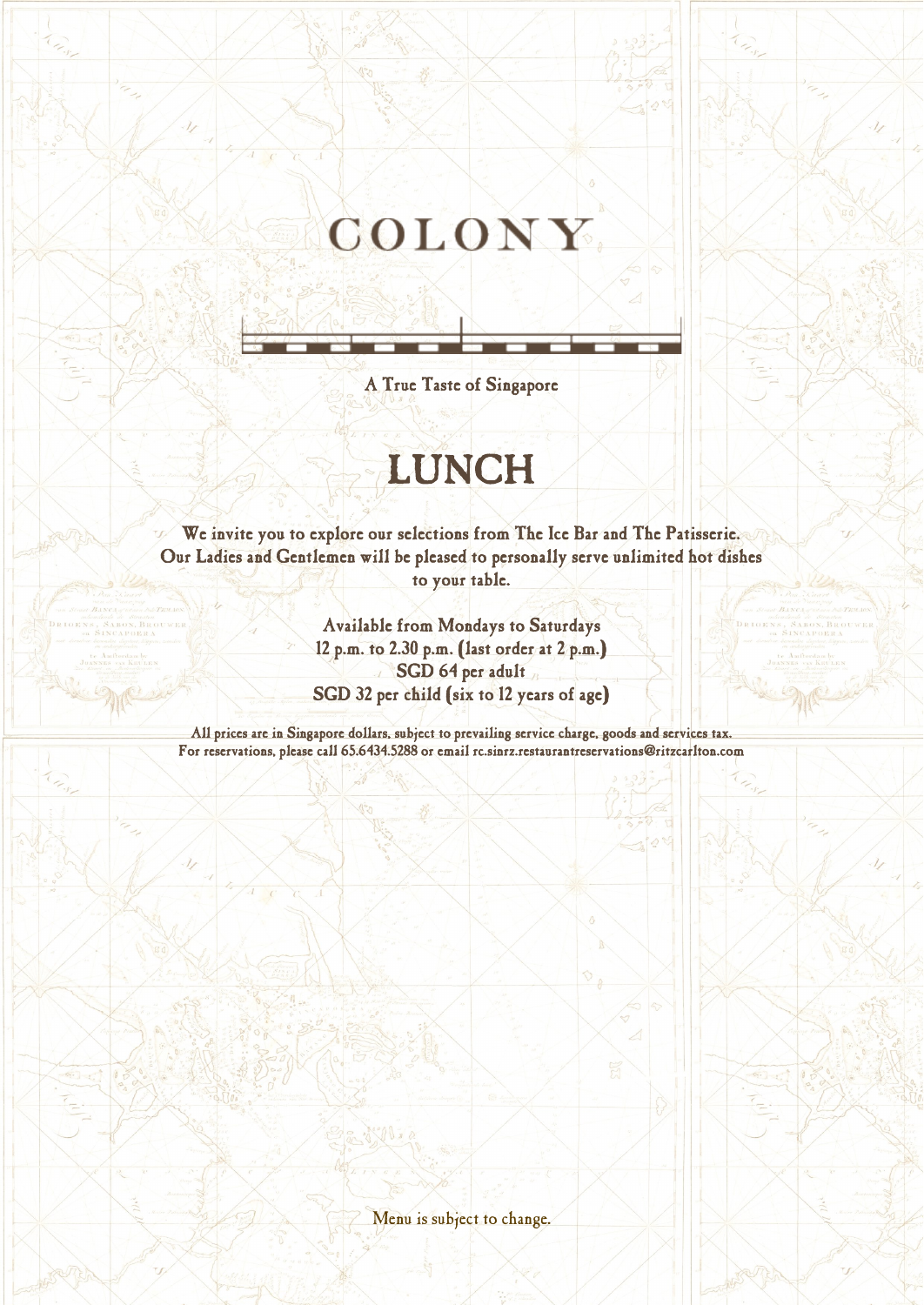#### THE ICE BAR

#### Fisherman's Catch Seafood Platter

Sauces & Condiments

#### Sashimi Platter

Assorted Sushi Pickled Ginger, Wasabi, Japanese Soy Sauce

## Salad Bar

Caesar Salad

Vegetarian Salad, Balsamic Vinaigrette

Somen Noodles, Crabmeat Salad, Spicy Soy Lime Sauce

Marinated Shrimp, Quinoa Salad, Citrus Dressing

#### Cold Cuts & Cheese Platter

Air-dried Beef Platter

Air-dried Pork Platter

Assorted Cheese Platter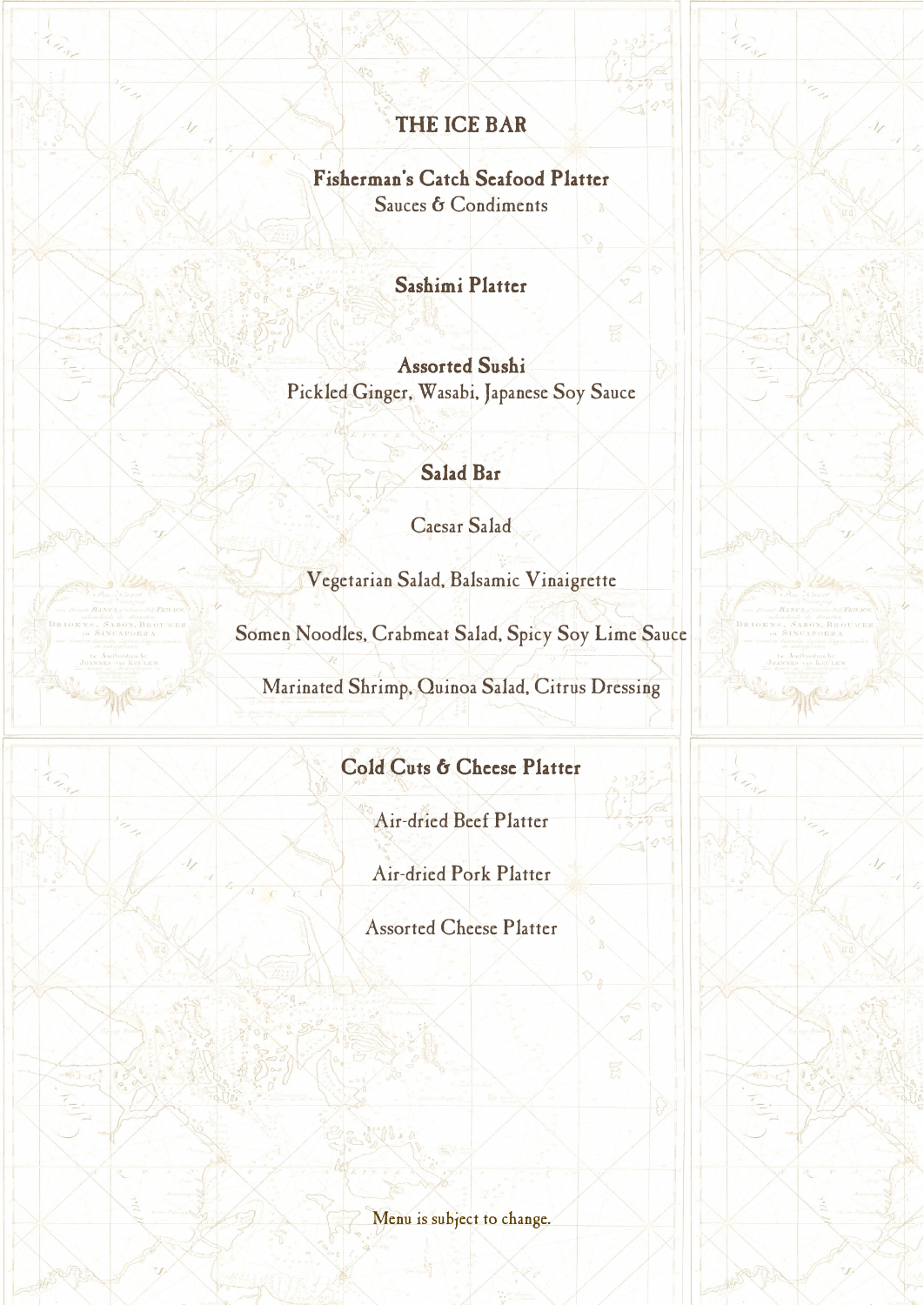#### Sandwich Corner

Honey Mustard Chicken Wrap

Roasted Zucchini, Sun Dried Tomato, Hummus

Otak Otak

#### Local Delights

Popiah

Kueh Pie Tee (Rice Cup, Braised Vegetable, Crabmeat, Shrimp, Grated Hard Boiled Egg)

#### Pasta

Seafood Spaghetti, Aglio Olio

Mafaldine Bolognese, Parmesan, Basil

Spinach Ravioli, Mushroom Alfredo, Herb Drizzle

#### THE GRILL AND ROTISSERIE

Soup of the Day

Wood-smoked Seared Salmon, Poached Broccolini, Pimento Puree, Lemon Foam

Pan-flashed Mollusk, Prawn, Tomato Broth, Olive, Chive

Grilled Chicken Breast, Lava Mashed Potato, Mushroom Chardonnay Sauce

Boiled Green Vegetables, Garlic Oil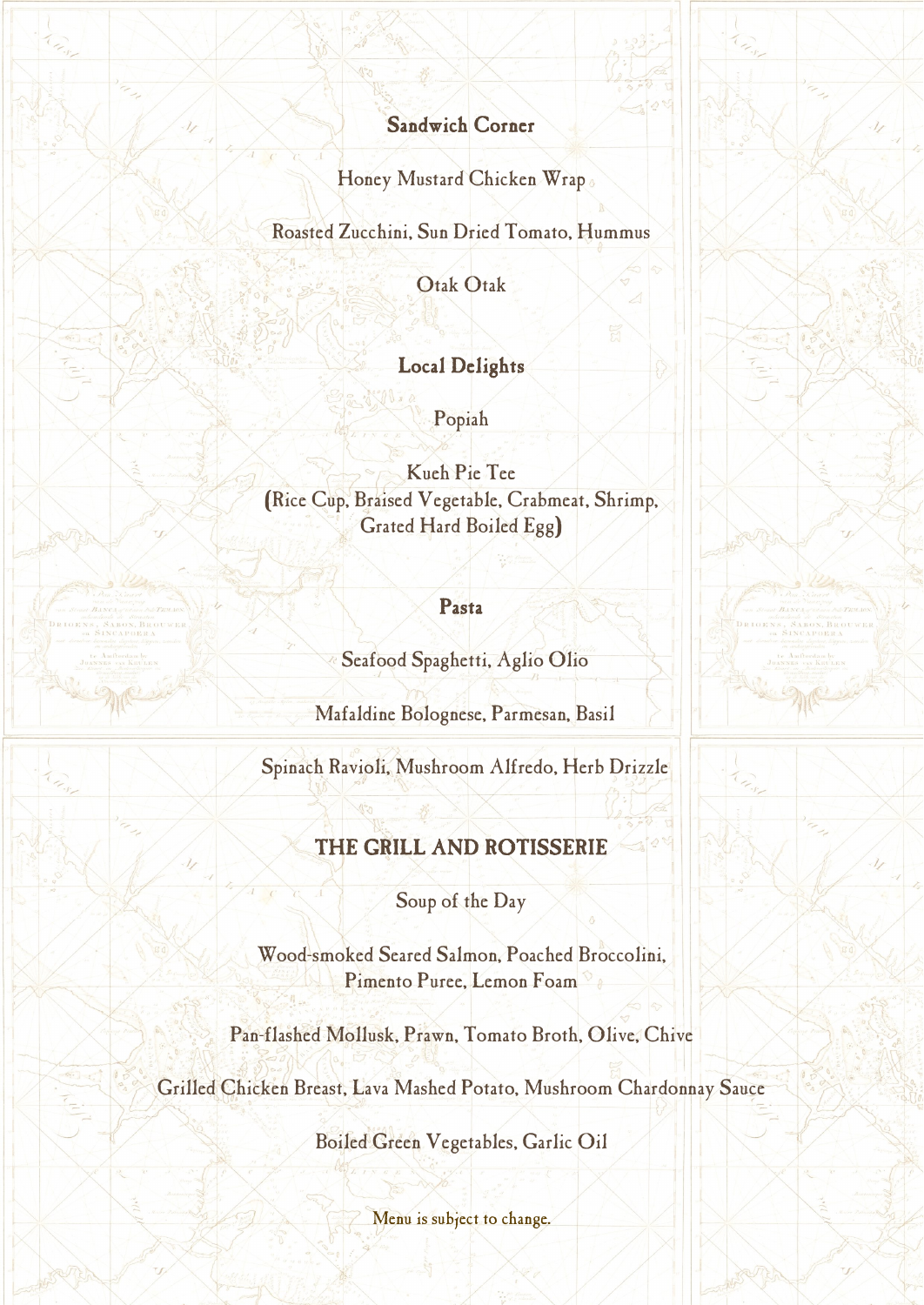Hot Stone Char-grilled Kurobuta Pork, Sweet Tamarind Chilli Sauce

## THE TANDOOR

Farm Fowl Shawarma, Pita Bread

Tandoori Tangdi Kabab, Plain Naan

Butter Chicken, Biryani Rice

Lamb Nalli Achari, Plain Naan

Coconut Prawn, Balchao Sauce

Dhaba Platter (Panchratna Dal, Vegetable Stew, Paneer, Capsicum, Spinach Pakora)

## THE WOK

Soup of the Day

Salted Egg Chicken Wing, Sweet and Sour Prawn

Fried Sea Bass, Spicy Bean Sauce, Green Dragon Vegetable, Shredded Bamboo Shoot

Unagi Fried Rice, Stir-fried Pork Jowl, Salted Fish

Wok-fried Pork Leg, Mushroom, Chestnut, Bee Hoon

## Local Roast Meats

Chicken Rice

Asian Roast Platter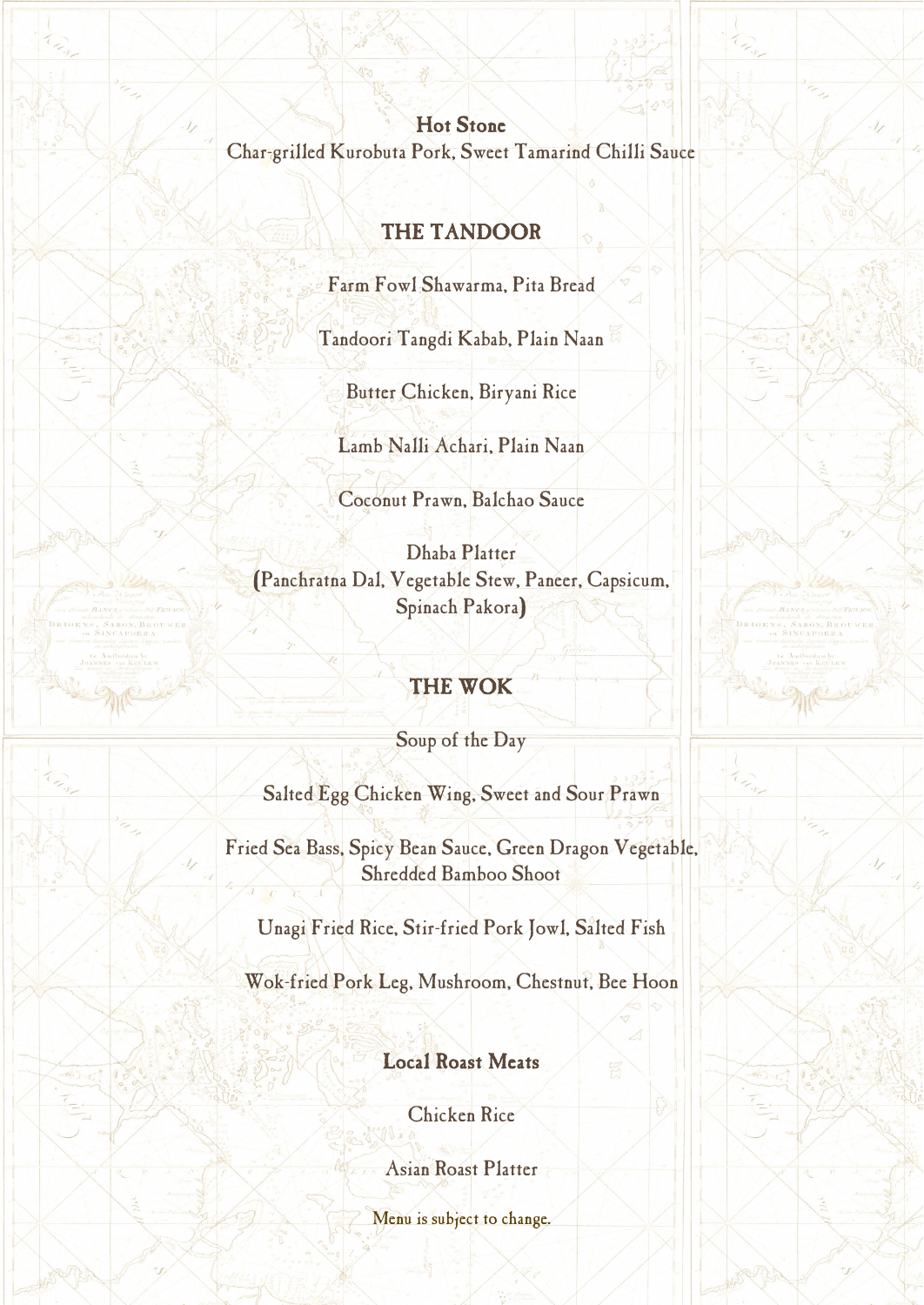Chicken Satay Peanut Sauce, Rice Cake, Cucumber, Onion

#### Noodles

Colony Laksa, Homemade Lobster Ball

Mushroom Minced Meat Noodle

Seafood Ramen, Prawn Soup, Shallot Oil

## THE STEAM BASKET

Har Kow

Salted Egg Custard Bun

Siew Mai

Bread Selection

Mini Baguette

Lavosh, Grissini Breadstick

## THE PATISSERIE

Mango Pudding, Mango Salsa, Bird's Nest

Strawberry Jelly & Vanilla Shooter

Classic Tiramisu

Pandan Gula Melaka Delight

Raspberry Green Tea Tart